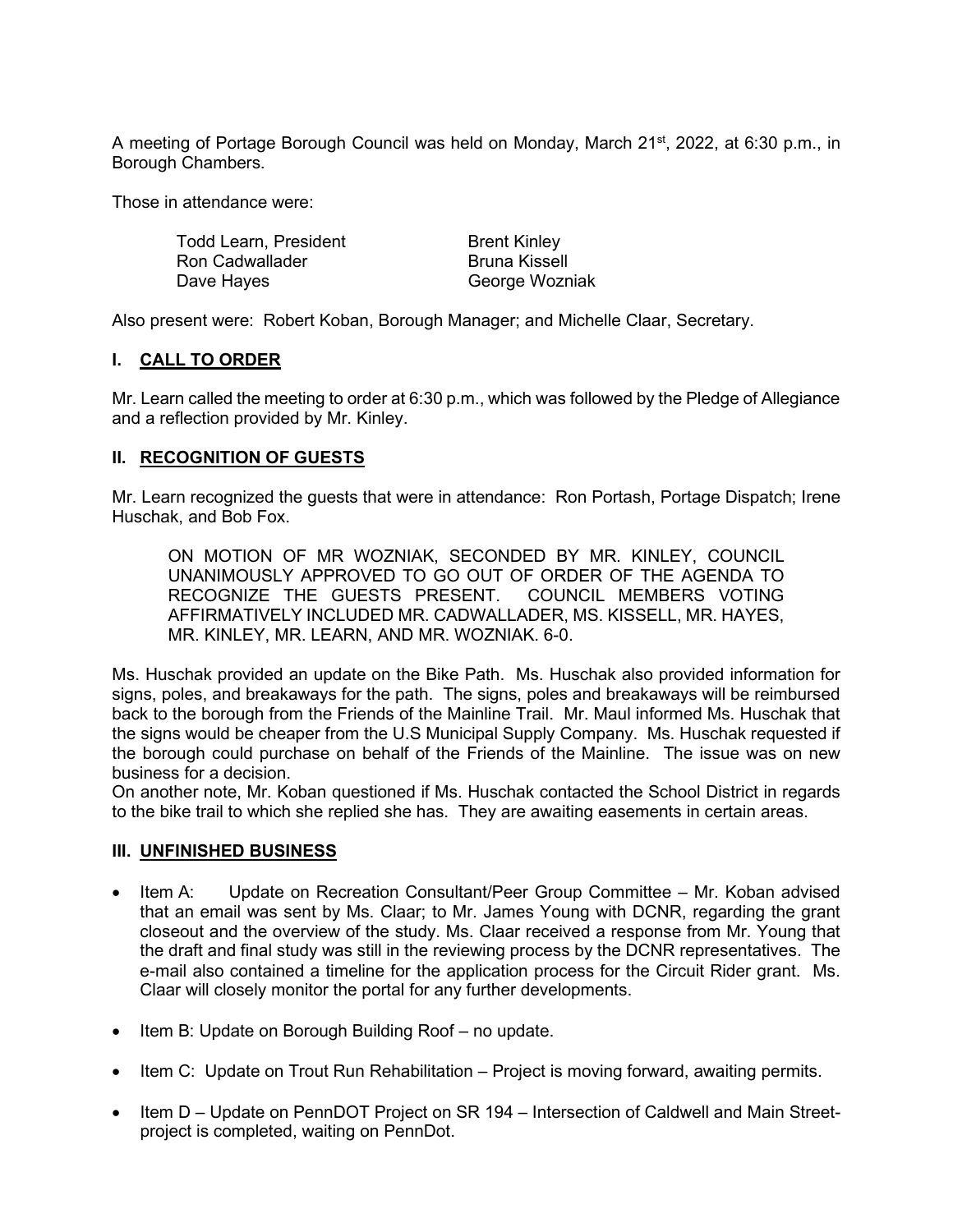Item E – Update on Phase 2 for Main Street Multimodal Grant; The punch list items were reviewed and now waiting on PennDot for grant closure. A lengthy discussion took place on the areas of concern from drainage, compaction tests, contractor workmanship, thermos- plastic, sidewalks, and a few buildings that don't have concrete to the structure.

- Item F Update on Phase 3A (CFA) for Main Street Improvements; same as above.
- Item G Update on Phase 3B for Main Street Improvements/Sidewalks for Left Side of Caldwell and Mountain – Same as above.
- Item H Update on Sonman Avenue Bridge 12 Year Plan Mr. Koban investigated the walls and cribbing on Sonman Avenue and are in need of immediate repair. Mr. Koban will contact Mr. Shura with Stiffler, McGraw. Mr. Koban also commented that Sonman Avenue is on the Cambria County 12-year plan. Mr. Hayes commented that the Gillespie Ave Bridge area is also in need of repairs.
- Item I Update on DCNR Recorded Deeds for CMP Improvements Mr. Koban advised that Mr. Emerick will be recording the deeds soon.
- Item J Update on Mainline Trail Feasibility Study no update.
- Item K Update on Proposed Sidewalk Ordinance no update.
- Item L Update on Sump Pump and Drainage Issues/Brian Shura No update.
- Item M Update on Portage Sewer Authority Resolution on Testing no update.
- Item N Update on Kowalczyk Litigation no update.
- Item 0 Update on Christmas Decorations no update.
- Item P Update on Grant Funding for CFA Phase 4 Sidewalk Improvements (Johnson Avenue) – The grant documents have been digitally signed.
- Item Q Update on Applications, Permitting and Inspections of Utility Lines Depth per Ordinance – no update.
- Item R Update on PennDOT MTF Grant Funding Opportunity for Phase 5 Sidewalk Replacement – No update. Mr. Koban commented that if the grant is not successful, another round of funding in being offered. Council commented on other projects that could be sought for funding such as additional paths/trails for bikes, 2<sup>nd</sup> RR crossing in/out of town, etc.
- Item S Update on Drainage Issues at 514 Orchard Street no report.

# A. Buildings:

- Item A Mark Greenwalt/Rebecca Windsor, 922 Sonman Avenue/Fees no update.
- Item B Update on 616 Dulancey Drive property (Clair Adams) purchased on 11/29/21.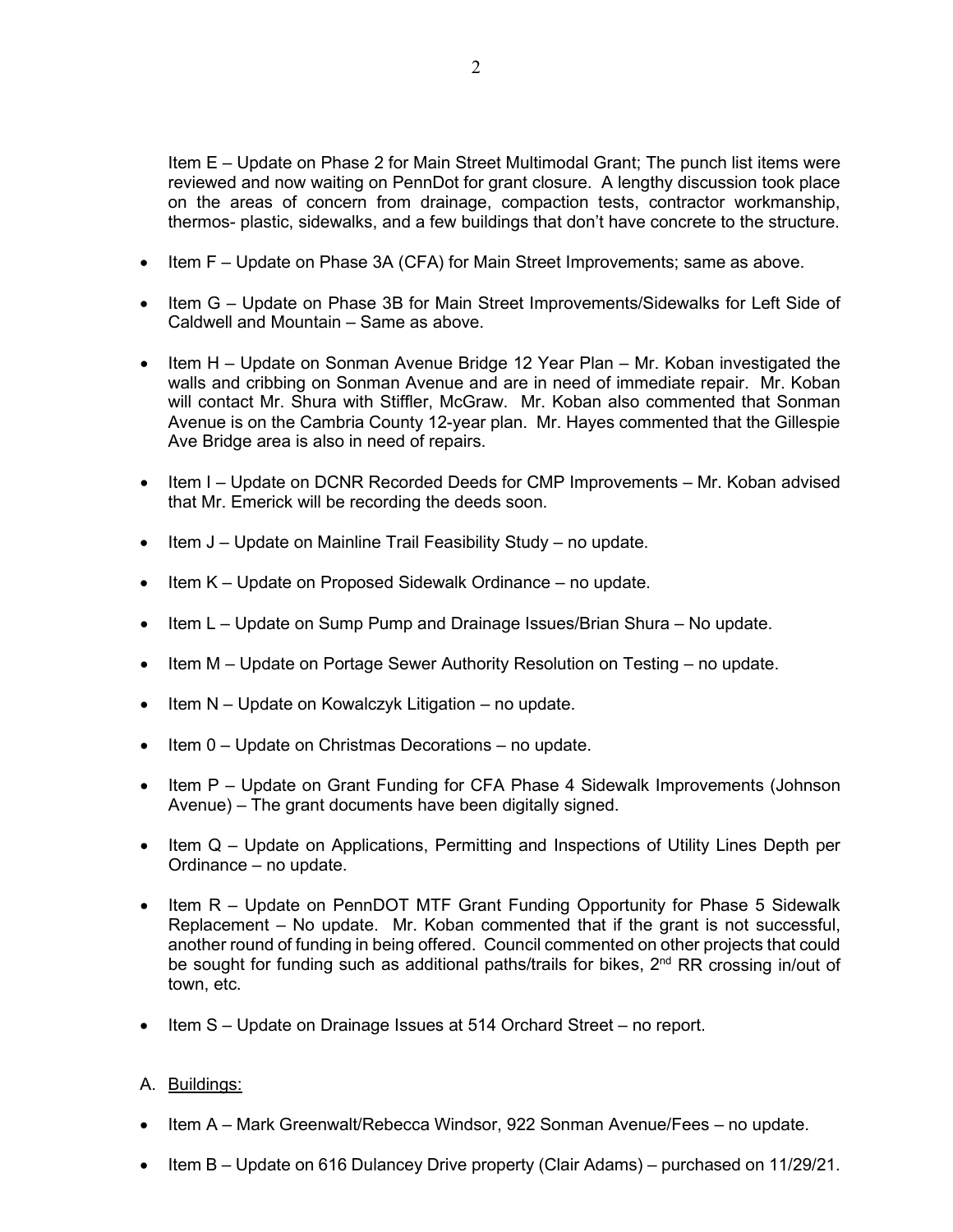- Item C Update on Jason and Sarah Barclay at 406 Caldwell Avenue No update.
- Item D Update on Steve Panick for 925 Main Street: Under new business
- Item E Update on 909/911 Jefferson Avenue property: Under new business

#### **IV. NEW BUSINESS**

1. Approval of Historical Society repairs presented by Ms. Huschak

A discussion was held on the necessary repairs to the museum and the purchase of a scanner.

ON MOTION OF MR. CADWALLADER, SECONDED BY MR. KINLEY, COUNCIL UNANIMOUSLY APPROVED THE DONATION TO THE PORTAGE AREA HISTORICAL SOCIETY, IN THE AMOUNT OF \$2,000.00 TO BE ALLOCATED THROUGH THE ARPA FUNDS. COUNCIL MEMBERS VOTING AFFIRMATELY INCLUDED MR. CADWALLADER, MS. KISSELL, MR. HAYES, MR. KINLEY, MR. WOZNIAK, AND MR. LEARN. MOTION CARRIED 6-0.

2. Adoption of Ordinance for amending the handicap parking zones that was properly advertised.

ON MOTION OF MR. KINLEY, SECONDED BY MS. KISSELL, COUNCIL UNANIMOUSLY APPROVED ORDINANCE 1-2022, BY AMENDING CHAPTER 15, PART 406; BY ADDING 1031 CALDWELL AVENUE TO THE HANDICAP PARKING ZONE LOCATIONS. COUNCIL MEMBERS VOTING AFFIRMATELY INCLUDED MR. CADWALLADER, MS. KISSELL, MR. HAYES, MR. KINLEY, MR. WOZNIAK, AND MR. LEARN. MOTION CARRIED 6-0.

3. Request for a special meeting to be held at the Portage Station Museum.

Mr. Koban informed Council that the vacant Mayor position will have to be appointed by the end of March or the appointment would go to Cambria County. Mr. Koban also commented that Ms. Huschak suggested having a meeting at the Museum.

ON MOTION OF MR. KINLEY, SECONDED BY MR. CADWALLADER, COUNCIL UNANIMOUSLY APPROVED THE ADVERTISING OF A SPECIAL MEETING, AT THE PORTAGE STATION MUSEUM, FOR THE APPOINTMENT TO FILL THE VACANY OF MAYOR ON MARCH 28TH, 2022. COUNCIL MEMBERS VOTING AFFIRMATELY INCLUDED MR. CADWALLADER, MS. KISSELL, MR. HAYES, MR. KINLEY, MR. WOZNIAK, AND MR. LEARN. MOTION CARRIED 6-0.

4. Approval for Mr. Emerick to send a letter to the homeowner regarding compliance As it relates to the condition and findings of structure located at 909 Jefferson Avenue, Council discussed the options for a resolution.

ON MOTION OF MR. CADWALLADER, SECONDED BY MR. KINLEY, COUNCIL UNANIMOUSLY AUTHORIZED MR. EMERICK TO SEND A LETTER AND THE ENGINEER'S FINDINGS TO THE PROPERTY OWNER AT 909 JEFFERSON, TO COME INTO COMPLIANCE WITH THE DANGEROUS STRUCTURE ORDINANCE. COUNCIL MEMBERS VOTING AFFIRMATELY INCLUDED MR. CADWALLADER, MS. KISSELL, MR. HAYES, MR. KINLEY, MR. WOZNIAK, AND MR. LEARN. MOTION CARRIED 6-0.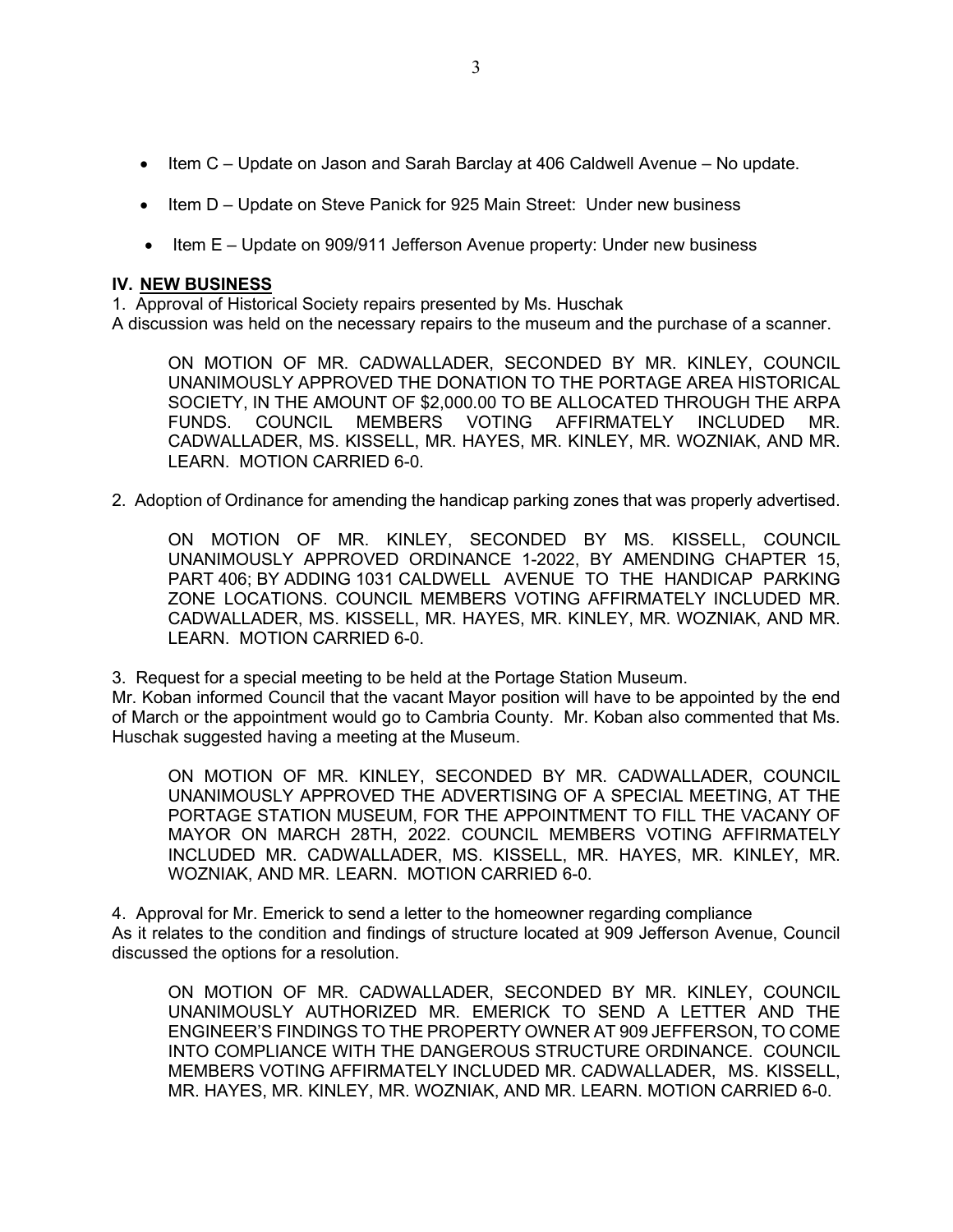5. Approval for Mr. Emerick to send a letter to the homeowner regarding compliance As it relates to the condition and findings of structure located at 925 Main Steet, Council discussed the options for a resolution.

ON MOTION OF MR. WOZNIAK, SECONDED BY MR. KISSELL, COUNCIL UNANIMOUSLY AUTHORIZED MR. EMERICK TO SEND A LETTER AND THE ENGINEER'S FINDINGS TO THE PROPERTY OWNER AT 925 MAIN STREET, TO COME INTO COMPLIANCE WITH THE DANGEROUS STRUCTURE ORDINANCE. COUNCIL MEMBERS VOTING AFFIRMATELY INCLUDED MR. CADWALLADER, MS. KISSELL, MR. HAYES, MR. KINLEY, MR. WOZNIAK, AND MR. LEARN. MOTION CARRIED 6-0.

6. Request from the Friends of the Mainline Trail to purchase signs, posts, and breakaways Ms. Huschak discussed the issue earlier in the meeting and the items could be ordered through US Municipal Supply. Mr. Maul obtained the pricing and provided to Ms. Huschak.

ON MOTION OF MR. KINLEY, SECONDED BY MR. CADWALLADER, COUNCIL UNANIMOUSLY AUTHORIZED THE PURCHASE OF SIGNS AND POSTS FOR THE BIKE TRAIL; THROUGH U.S. MUNICIPAL SUPPLY, AND THEN BE REIMBURSED BY THE FRIENDS OF THE MAINLINE TRAIL. COUNCIL MEMBERS VOTING AFFIRMATELY INCLUDED MR. CADWALLADER, MS. KISSELL, MR. HAYES, MR. KINLEY, MR. WOZNIAK, AND MR. LEARN. MOTION CARRIED 6-0.

7. Discussion and approval to postpone the April  $4<sup>th</sup>$  meeting

Mr. Koban informed Council that he will be out of town for the regular meeting on April 4<sup>th</sup>, 2022. Mr. Koban commented that the committee meeting is already scheduled, advertised, and would not have to be re-advertised. After a discussion;

ON MOTION OF MR. CADWALLADER, SECONDED BY MS. KISSELL, COUNCIL UNANIMOUSLY APPROVED THE POSTPONEMENT OF THE APRIL 4TH, 2022 REGULAR MEETING AND HOLD IT AS THE APRIL 18TH, COMMITTEE MEETING. COUNCIL MEMBERS VOTING AFFIRMATELY INCLUDED MR. CADWALLADER, MS. KISSELL, MR. HAYES, MR. KINLEY, MR. WOZNIAK, AND MR. LEARN. MOTION CARRIED 6-0.

### **V. GOOD OF THE BOROUGH**

1. Response for the Cambria County Borough Association 2022 Spring Meeting to be held on Tuesday, April 19<sup>th</sup>, 2022 at the Gallitzin Sportsman's at 5:30 p.m. Those attending will be Mr. Koban, Mr. Hayes, and Mr. Cadwallader.

There being no further business,

ON MOTION OF MR. WOZNIAK, SECONDED BY MS. KISSELL, COUNCIL UNANIMOUSLY APPROVED TO GO INTO AN EXECUTIVE SESSION FOR PERSONNEL ISSUES. COUNCIL MEMBERS VOTING AFFIRMATELY INCLUDED MR. CADWALLADER, MS. KISSELL, MR. HAYES, MR. KINLEY, MR. WOZNIAK, AND MR. LEARN. MOTION CARRIED 6-0.